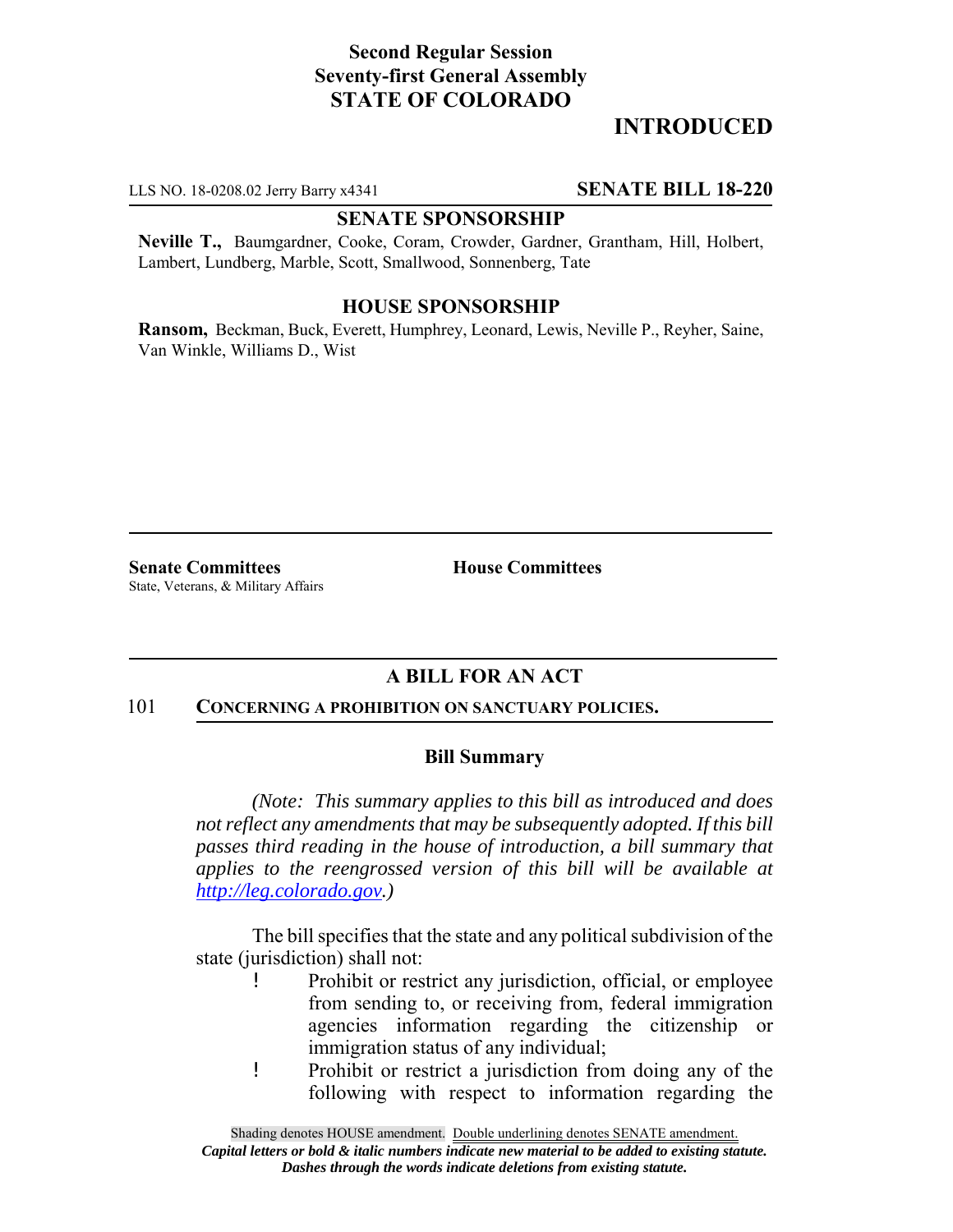immigration status of any individual:

- ! Sending the information to, or requesting the information from, federal immigration agencies;
- ! Maintaining the information; or
- ! Exchanging the information with any other federal, state, or political subdivision of this state; or
- ! Encourage the physical harboring of an illegal immigrant.

A jurisdiction is deemed a sanctuary jurisdiction if it violates the prohibitions in the bill, is informed by the federal government that it is in violation of federal immigration law, or is denied federal grant money or eligibility for a federal grant due to noncompliance with federal immigration laws.

The bill also requires each jurisdiction to give written notice to its elected officials, employees, and law enforcement officers of their duty to comply with all federal laws concerning immigration.

The bill requires each jurisdiction to submit an annual report to the department of public safety (department) affirming that it has not violated the prohibitions in the bill, has not been notified by the federal government that it is in violation of federal immigration law, and has not been denied federal grant money or informed that it is ineligible for federal grant money due to noncompliance with federal immigration laws.

| $\mathbf{1}$   | Be it enacted by the General Assembly of the State of Colorado:            |
|----------------|----------------------------------------------------------------------------|
| 2              | <b>SECTION 1. Short title.</b> The short title of this act is the "Public" |
| 3              | Safety Protection Against Sanctuary Policies Act".                         |
| $\overline{4}$ | <b>SECTION 2.</b> In Colorado Revised Statutes, add part 21 to article     |
| 5              | 33.5 of title 24 as follows:                                               |
| 6              | PART <sub>21</sub>                                                         |
| 7              | PROHIBITION ON SANCTUARY POLICIES                                          |
| 8              | 24-33.5-2101. Legislative declaration. (1) THE GENERAL                     |
| 9              | ASSEMBLY FINDS AND DECLARES THAT IT IS NECESSARY TO ENSURE                 |
| 10             | CONSISTENCY AND FAIRNESS IN THE APPLICATION OF THIS PART 21                |
| 11             | THROUGHOUT THE STATE AND THAT, THEREFORE, EXCEPT AS OTHERWISE              |
| 12             | SPECIFIED IN THIS PART 21, ADDRESSING SANCTUARY POLICIES AS                |
| 13             | OUTLINED IN THIS PART 21 IS A MATTER OF STATEWIDE CONCERN.                 |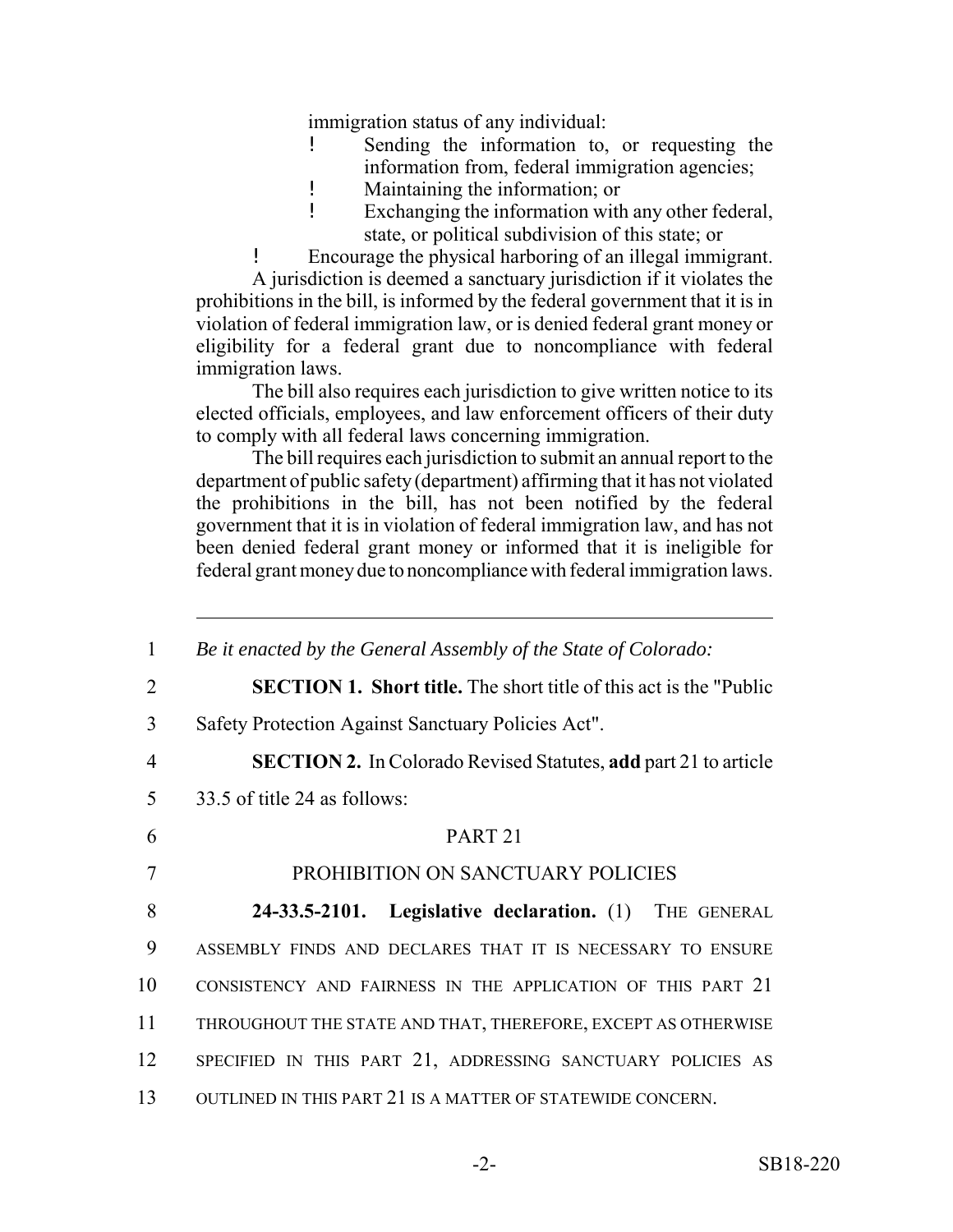(2) THE GENERAL ASSEMBLY FINDS THAT:

 (a) ALTHOUGH ILLEGAL IMMIGRATION IS MAINLY A QUESTION OF FEDERAL LAW, THE EFFECTS AND COST TO TAXPAYERS OF ILLEGAL IMMIGRATION ARE FELT BY PERSONS THROUGHOUT THE COUNTRY AND IN COLORADO;

 (b) TO PROTECT THE SECURITY, SAFETY, AND WELL-BEING OF PERSONS WITHIN THE UNITED STATES, FEDERAL LAWS PROHIBIT STATE 8 AND LOCAL GOVERNMENTS FROM RESTRICTING OR OBSTRUCTING THE EXCHANGE OF INFORMATION, OR FROM PUNISHING PERSONS FOR COOPERATING OR EXCHANGING INFORMATION, WITH FEDERAL IMMIGRATION AUTHORITIES, AND STATE AND LOCAL GOVERNMENTS THAT VIOLATE SUCH LAWS RISK LOSING FEDERAL GRANTS OR ELIGIBILITY FOR FEDERAL GRANTS;

 (c) THE COLORADO DEPARTMENT OF CORRECTIONS HAS REPORTED THAT IN FISCAL YEAR 2016, THE STATE CORRECTIONS SYSTEM RECEIVED A GRANT FROM THE UNITED STATES DEPARTMENT OF JUSTICE IN THE 17 AMOUNT OF \$2,077,720 IN RECOGNITION OF THE COSTS OF INCARCERATING 2,039 CRIMINAL ALIEN INMATES, OR 14.7% OF ALL DEPARTMENT OF CORRECTIONS INMATES. SINCE THE REPORTED AVERAGE COST PER OFFENDER WAS \$37,958 ANNUALLY IN THE STATE CORRECTIONS SYSTEM 21 IN 2016, THE TRUE COST OF INCARCERATION FOR 2,039 CRIMINAL ALIEN INMATES WAS AN ESTIMATED \$77,396,362, WHICH MEANS THAT THE FEDERAL GRANT COVERED ONLY 2.7% OF THE TRUE INCARCERATION COSTS AND LEAVES COLORADO WITH A NET, UNREIMBURSED COST TO COLORADO TAXPAYERS OF \$75,318,642 IN FISCAL YEAR 2016.

26 (d) FEDERAL LAW ALSO EXPRESSLY PROHIBITS THE PHYSICAL HARBORING OF PERSONS KNOWN TO BE UNLAWFULLY PRESENT IN THE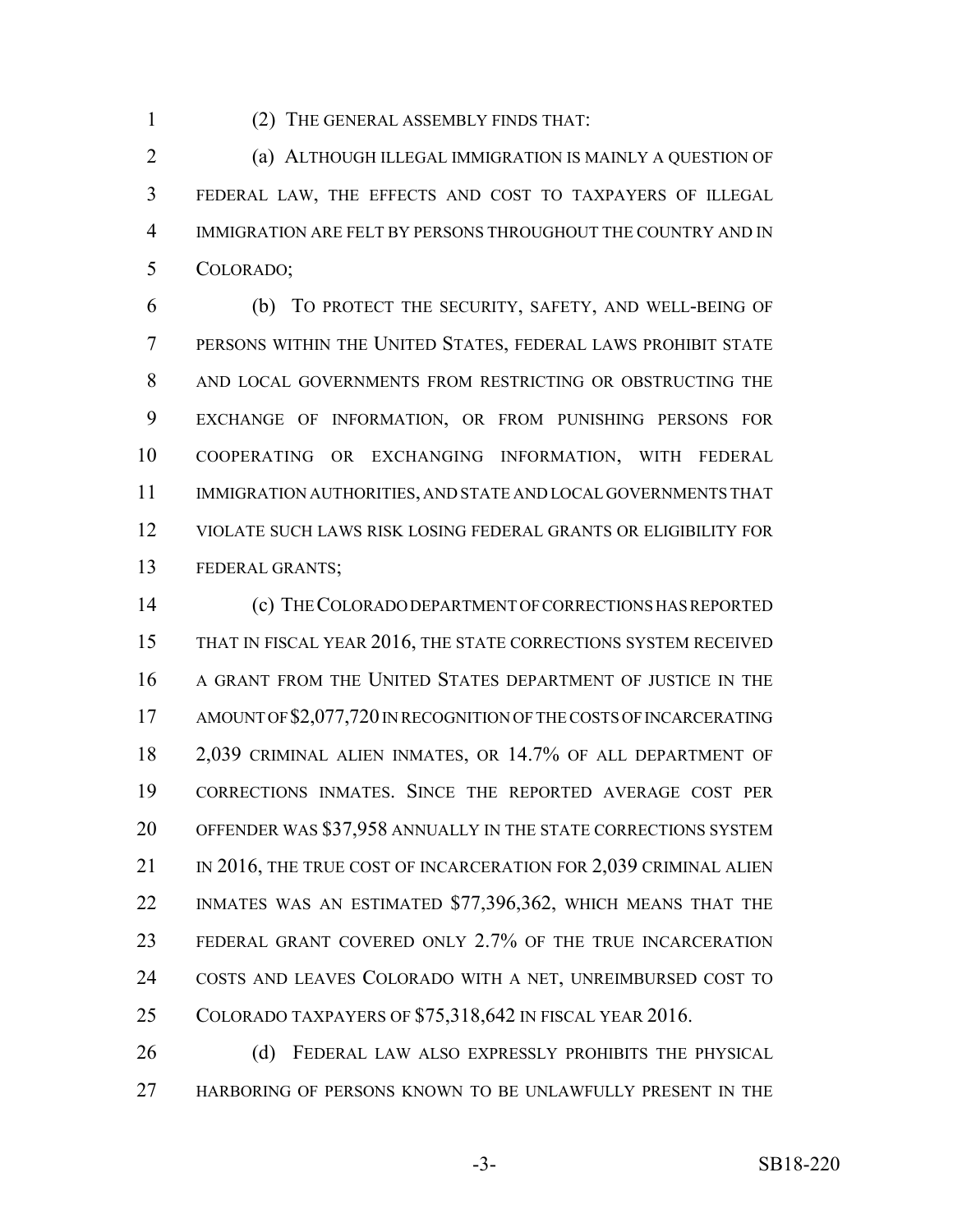UNITED STATES, SO IT IS INAPPROPRIATE AND CONTRARY TO THE PUBLIC SAFETY AND WELFARE FOR ANY STATE OR A LOCAL GOVERNMENT TO ENCOURAGE, ENDORSE, OR IN ANY WAY SUPPORT ANY PUBLIC OR PRIVATE ORGANIZATION SEEKING TO OFFER SO-CALLED "SANCTUARY PROTECTION" TO PERSONS NOT LAWFULLY PRESENT IN THE UNITED STATES;

 (e) AS JUSTICE KENNEDY STATED IN THE MAJORITY OPINION IN *ARIZONA V. UNITED STATES,* 567 U.S. 387 (2012), "THE SUPREMACY CLAUSE PROVIDES A CLEAR RULE THAT FEDERAL LAW 'SHALL BE THE 9 SUPREME LAW OF THE LAND';... UNDER THIS PRINCIPLE, CONGRESS HAS THE POWER TO PREEMPT STATE LAW . . . STATE LAW MUST GIVE WAY TO FEDERAL LAW IN AT LEAST TWO OTHER CIRCUMSTANCES. FIRST, THE STATES ARE PRECLUDED FROM REGULATING CONDUCT IN A FIELD THAT CONGRESS . . . HAS DETERMINED MUST BE REGULATED BY ITS EXCLUSIVE 14 GOVERNANCE . . . SECOND, STATE LAWS ARE PREEMPTED WHEN THEY CONFLICT WITH FEDERAL LAW." [CITATIONS OMITTED].

 (f) IN STRIKING DOWN THREE ARIZONA LAWS CONCERNING IMMIGRANTS BASED ON FEDERAL SUPREMACY, JUSTICE KENNEDY FURTHER FOUND "THE FEDERAL POWER TO DETERMINE IMMIGRATION POLICY IS WELL SETTLED. IMMIGRATION POLICY CAN AFFECT TRADE, INVESTMENT, TOURISM, AND DIPLOMATIC RELATIONS FOR THE ENTIRE NATION, AS WELL AS THE PERCEPTIONS AND EXPECTATIONS OF ALIENS IN 22 THIS COUNTRY WHO SEEK THE FULL PROTECTION OF ITS LAWS."

23 (3) THE GENERAL ASSEMBLY, THEREFORE, DECLARES THAT IT IS IN THE BEST INTERESTS OF COLORADO TO PROHIBIT ITS STATE AND LOCAL GOVERNMENTS FROM CREATING OR ENFORCING POLICIES OR ORDINANCES THAT OBSTRUCT OR RESTRICT COMMUNICATION OR COOPERATION WITH FEDERAL IMMIGRATION AGENCIES OR PERSONNEL.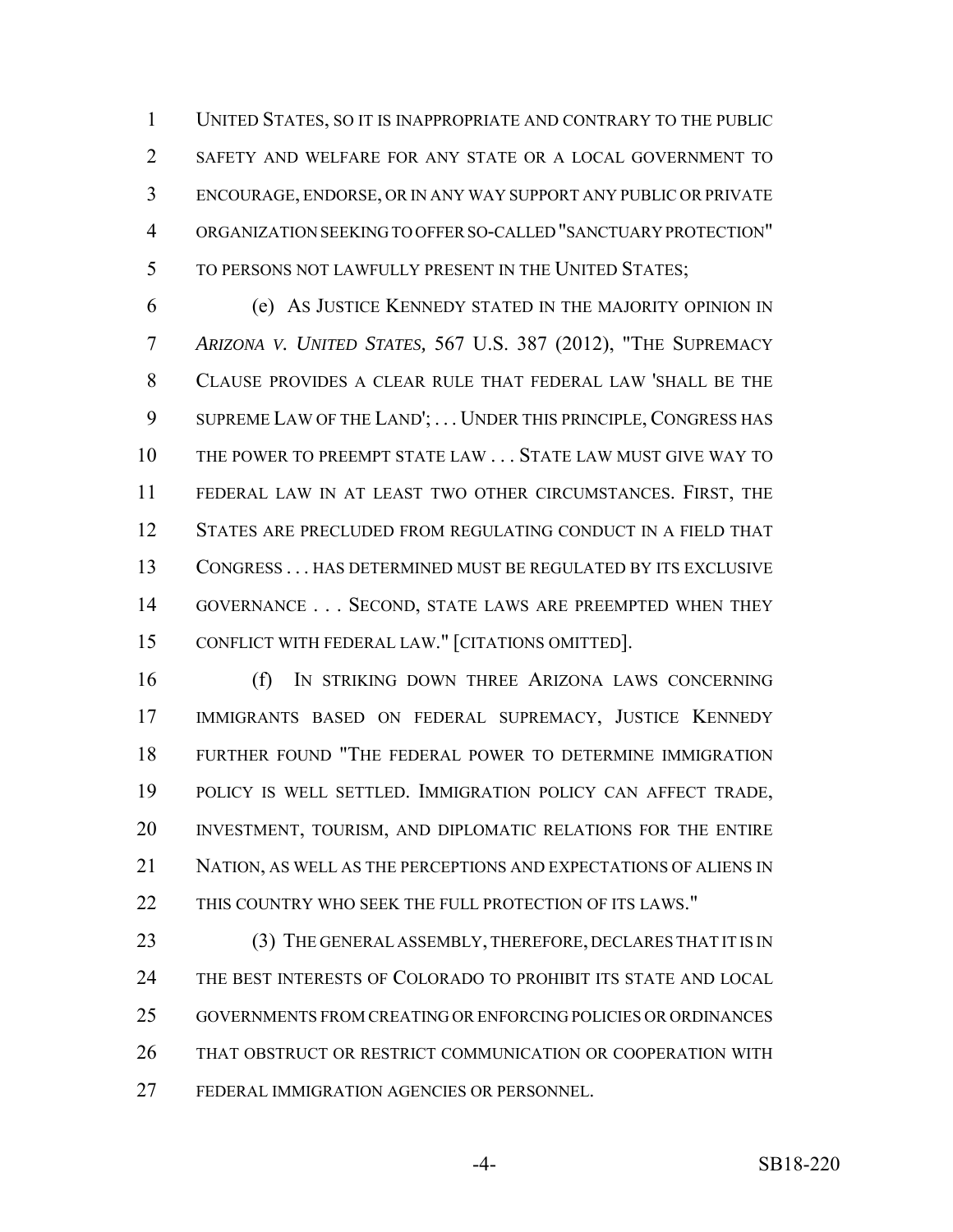**24-33.5-2102. Definitions.** AS USED IN THIS PART 21, UNLESS THE CONTEXT OTHERWISE REQUIRES:

 (1) "DEPARTMENT" MEANS THE DEPARTMENT OF PUBLIC SAFETY. (2) "JURISDICTION" MEANS THE STATE OR A POLITICAL SUBDIVISION THEREOF ORGANIZED PURSUANT TO LAW, INCLUDING ANY COUNTY; CITY AND COUNTY; CITY; MUNICIPALITY; SCHOOL DISTRICT, SPECIAL DISTRICT, OR ANY OTHER DISTRICT; AGENCY; INSTRUMENTALITY; LAW ENFORCEMENT AGENCY; AND ANY STATE INSTITUTION OF HIGHER EDUCATION.

 **24-33.5-2103. Compliance with federal immigration law - restrictions on jurisdictions regulating official and employee communications relating to immigration status - notice to officials and employees - reports on compliance.** (1) **Compliance with federal immigration law on communications and cooperation.** A JURISDICTION:

 (a) SHALL NOT, IN VIOLATION OF 8U.S.C. SEC. 1373 (a), PROHIBIT, OR IN ANY WAY RESTRICT, ANY JURISDICTION, OFFICIAL, OR EMPLOYEE FROM SENDING TO, OR RECEIVING FROM, FEDERAL IMMIGRATION AGENCIES INFORMATION REGARDING THE CITIZENSHIP OR IMMIGRATION STATUS, LAWFUL OR UNLAWFUL, OF ANY INDIVIDUAL;

 (b) SHALL NOT, IN VIOLATION OF 8 U.S.C. SEC. 1373 (b) OR 8 22 U.S.C. SEC. 1644, PROHIBIT, OR IN ANY WAY RESTRICT, THE STATE OR POLITICAL SUBDIVISION OF THIS STATE FROM DOING ANY OF THE FOLLOWING WITH RESPECT TO INFORMATION REGARDING THE IMMIGRATION STATUS, LAWFUL OR UNLAWFUL, OF ANY INDIVIDUAL:

 (I) SENDING THE INFORMATION TO, OR REQUESTING THE INFORMATION FROM, FEDERAL IMMIGRATION AGENCIES;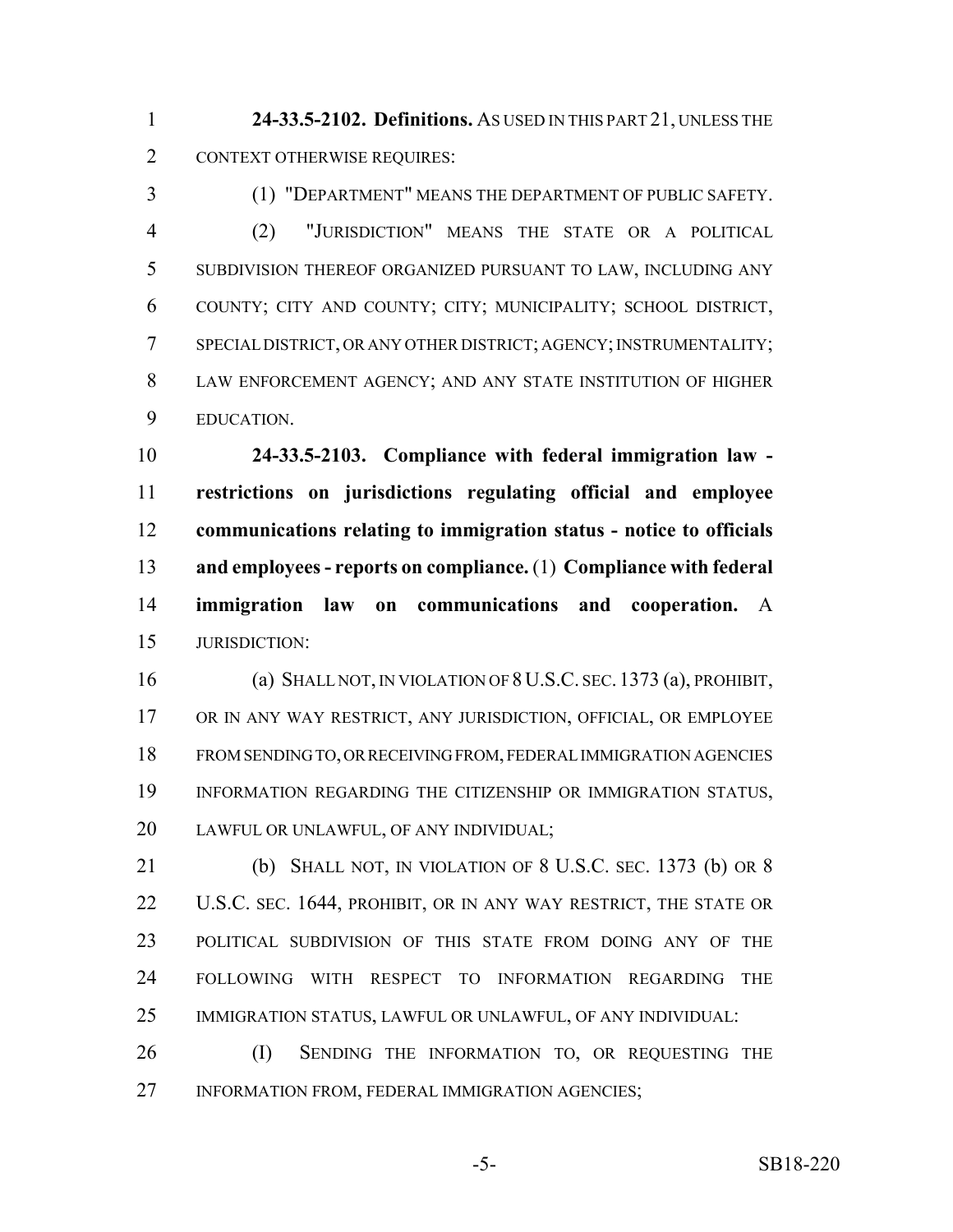(II) MAINTAINING THE INFORMATION; OR

 (III) EXCHANGING THE INFORMATION WITH ANY OTHER FEDERAL, STATE, OR POLITICAL SUBDIVISION OF THIS STATE; AND

 (c) SHALL NOT, IN VIOLATION OF 8 U.S.C. SEC. 1324, ENCOURAGE THE PHYSICAL HARBORING OF AN ILLEGAL IMMIGRANT.

 (2) **Finding of sanctuary jurisdiction.** A JURISDICTION IS DEEMED TO HAVE CREATED A SANCTUARY JURISDICTION POLICY FOR PURPOSES OF THIS SECTION IF IT:

 (a) VIOLATES THE PROVISIONS OF SUBSECTION (1) OF THIS SECTION;

 (b) IS NOTIFIED BY THE FEDERAL DEPARTMENT OF JUSTICE OR THE FEDERAL DEPARTMENT OF HOMELAND SECURITY THAT IT IS NOT IN COMPLIANCE WITH FEDERAL IMMIGRATION LAW; OR

 (c) HAS BEEN DENIED FEDERAL GRANT MONEY OR BEEN FOUND INELIGIBLE TO RECEIVE FEDERAL GRANT MONEY BASED ON LACK OF COMPLIANCE WITH FEDERAL IMMIGRATION LAW.

 (3) **Federal court orders.** NOTHING IN THIS SECTION REQUIRES A JURISDICTION, AN OFFICIAL, OR AN EMPLOYEE TO VIOLATE AN APPLICABLE COURT RULING REGARDING THE ENFORCEMENT OF ANY PROVISION OF FEDERAL IMMIGRATION LAW FROM THE UNITED STATES DISTRICT COURT FOR THE DISTRICT OF COLORADO, THE UNITED STATES TENTH CIRCUIT 22 COURT OF APPEALS, OR THE UNITED STATES SUPREME COURT.

 (4) **Notice to officials, employees, and law enforcement officers.** THE GOVERNING BODY OF A JURISDICTION SHALL PROVIDE WRITTEN NOTICE TO EACH ELECTED OFFICIAL, EMPLOYEE, AND LAW ENFORCEMENT OFFICER OF THE JURISDICTION OF HIS OR HER DUTY TO COMPLY WITH ALL FEDERAL LAWS RELATED TO IMMIGRATION, INCLUDING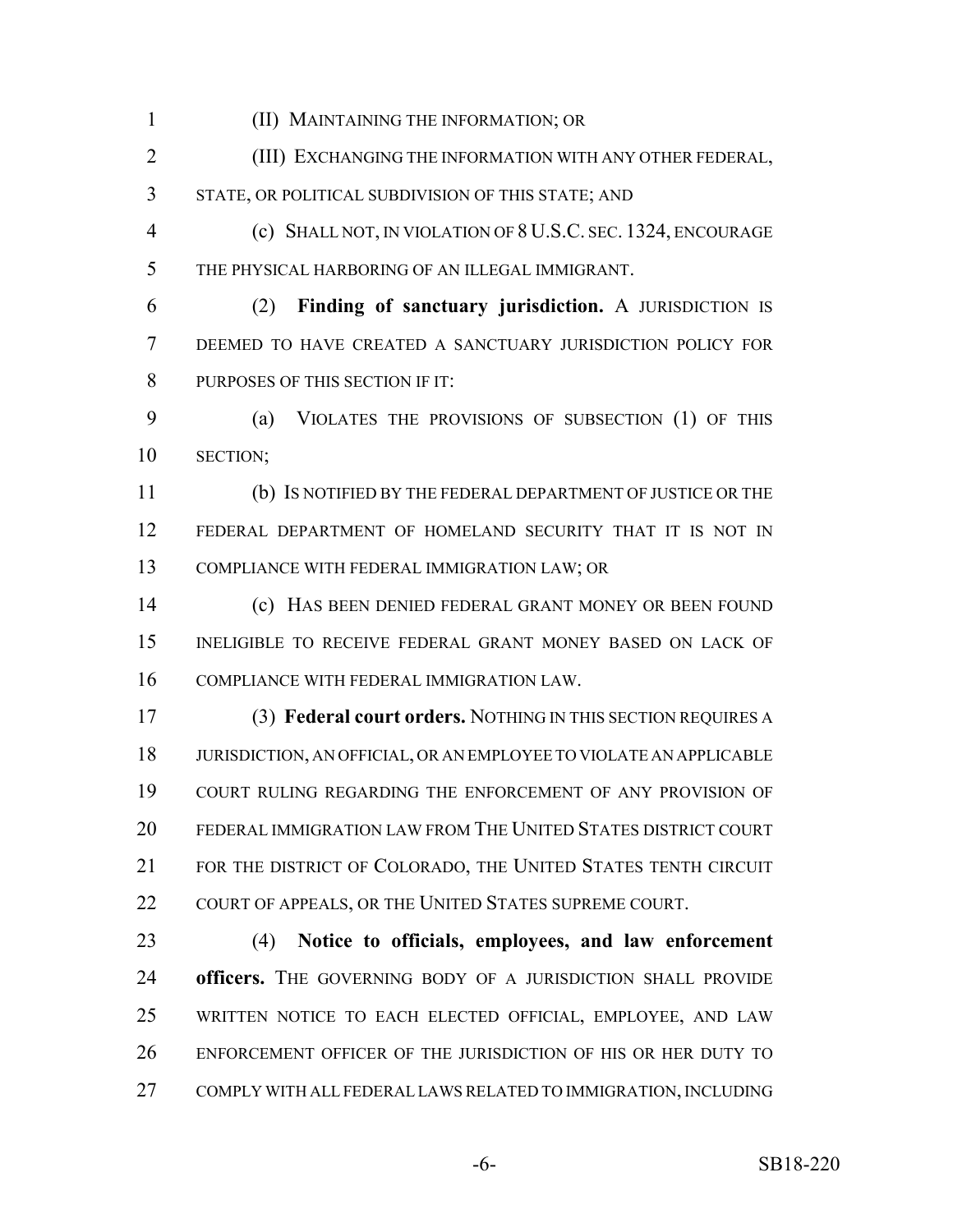8 U.S.C. SEC. 1373, 8 U.S.C. SEC. 1324, AND 8 U.S.C. SEC. 1644, AS SPECIFIED IN SUBSECTION (1) OF THIS SECTION.

 (5) **Compliance reports.** ON OR BEFORE JANUARY 1, 2019, AND ON OR BEFORE JANUARY 1 OF EACH YEAR THEREAFTER THROUGH JANUARY 1, 2025, THE GOVERNING BODY OF EACH JURISDICTION HAVING A POPULATION OF AT LEAST TEN THOUSAND PEOPLE SHALL SUBMIT A WRITTEN REPORT AND AN AFFIRMATION OF COMPLIANCE TO THE DEPARTMENT THAT INDICATES THAT THE JURISDICTION:

9 (a) IS IN COMPLIANCE WITH THE REQUIREMENTS OF SUBSECTION (1) 10 OF THIS SECTION;

 (b) HAS NOT BEEN NOTIFIED BY THE FEDERAL GOVERNMENT THAT 12 IT IS NOT IN COMPLIANCE WITH FEDERAL IMMIGRATION LAW; AND

 (c) HAS NOT BEEN DENIED FEDERAL GRANT MONEY OR BEEN FOUND INELIGIBLE TO RECEIVE FEDERAL GRANT MONEY AS DESCRIBED IN 15 SUBSECTION (2) OF THIS SECTION.

 (6) **Annual report.** ON OR BEFORE APRIL 1, 2019, AND ON OR BEFORE APRIL 1 OF EACH YEAR THEREAFTER, THE DEPARTMENT SHALL COMPILE THE COMPLIANCE REPORTS AND AFFIRMATIONS RECEIVED 19 PURSUANT TO SUBSECTION (5) OF THIS SECTION. THE DEPARTMENT SHALL SUBMIT AN ANNUAL REPORT BASED ON THIS INFORMATION TO THE GENERAL ASSEMBLY, INCLUDING A LIST OF THOSE JURISDICTIONS THAT DID 22 NOT SUBMIT A COMPLIANCE REPORT OR AN AFFIRMATION OF COMPLIANCE. 23 NOTWITHSTANDING THE REQUIREMENT IN SECTION 24-1-136 (11)(a)(I), 24 THE REQUIREMENT TO SUBMIT THE REPORT TO THE GENERAL ASSEMBLY REQUIRED IN THIS SECTION CONTINUES THROUGH 2025.

 **SECTION 3. Refer to people under referendum.** At the election held on November 6, 2018, the secretary of state shall submit this